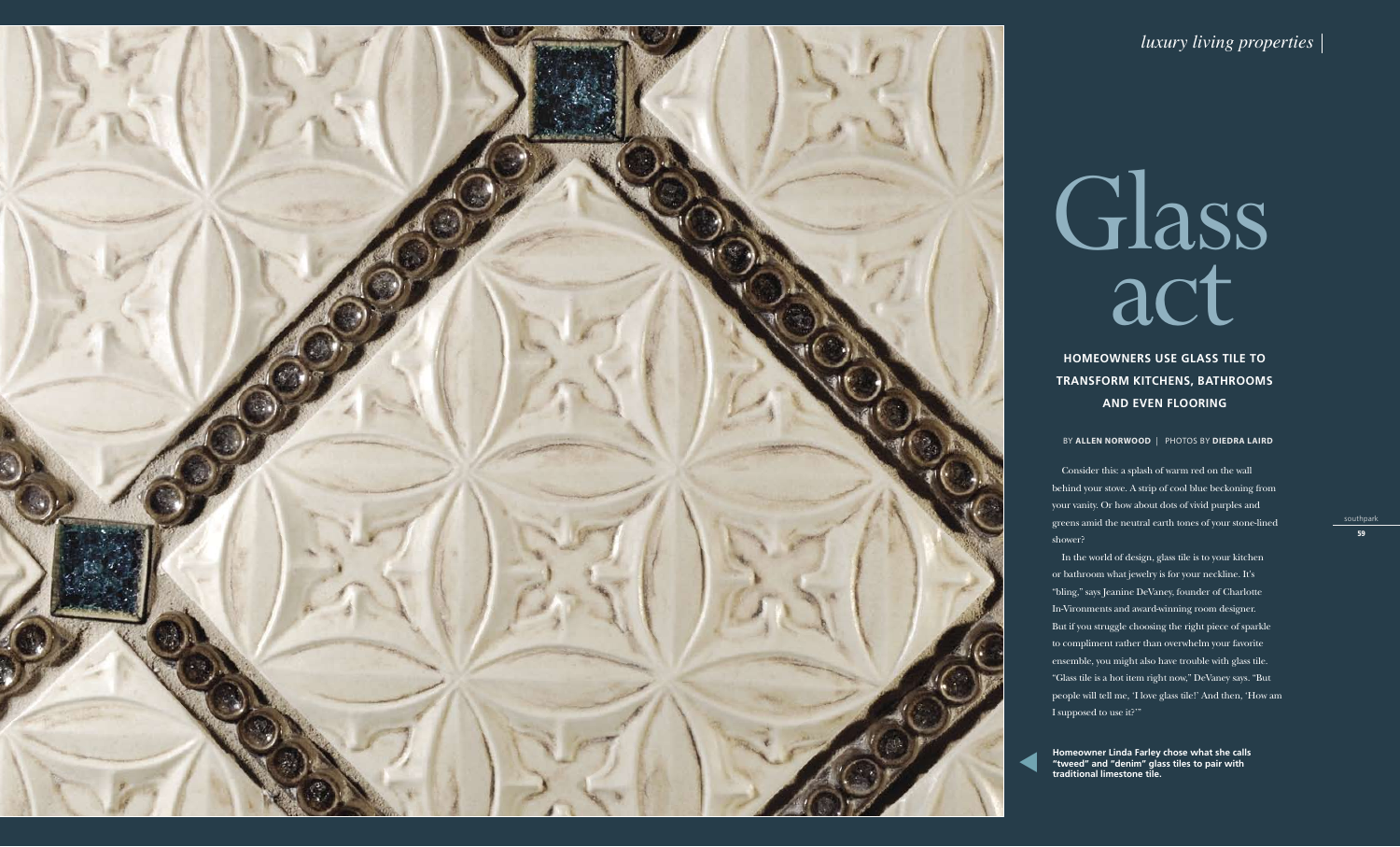southpark

61

The variety is amazing – and we're not just talking colors. Glass tile is available in a wide array of sizes, patterns and textures. If you choose carefully, you can even use it in flooring. But as DeVaney hints, variety can sometimes be intimidating.



Faced with her own looming indecision, homeowner Linda Farley turned to DeVaney for help in selecting glass tile highlights to brighten her new kitchen. But it wasn't easy. "It came in every color of the rainbow," Farley says. "Some of them were pretty outrageous."

Was she overwhelmed? "Let's just say I was directed well," she says with a laugh.

She finally chose what she calls "tweed" and "denim" glass tiles to pair with the traditional limestone tile in the recently remodeled kitchen of her home off Quail Hollow Road. She and DeVaney created an eye-catching geometric pattern behind the stove and a subtler stripe of glass tile in the backsplash using rectangular strips of gray crackled glass and

> NORTH CAROLINA **DANCETHEATRE ncdance.org|704.372.1000**

tiny squares of blue. Some Charlotte homeowners, particularly those in uptown condos and other contemporary settings, choose to cover entire walls or even rooms with tile. But most use the glass as Farley did.



Fellow award-winning designer Angela Broome says most of her clients use glass tile as an accent. "You can pair it with travertine, ceramic, porcelain. There are so many different ways to use it … the choices are almost limitless."

**devaney**



**Broome**



Uptown Fourth Ward 2-bedroom, 2-bath condo provides spectacular sunsets and magical skyline nighttime views of Charlotte's Uptown. \$650,000 As a bonus, the seller is offering 2 Carolina Panther Private Seat Licenses (PSLs) to Buyer!









*Join us as Cinderella finds her Prince in the new Knight Theater.*

photo by Jeff Cravotta

Sandra McDonald, ABR, CRS, GRI, PPS Broker/Realtor<br>704.576.3377 • www.SandraMcDonald.net

"You can pair it with travertine, ceramic, porcelain. There are so many different ways to use it … the choices are almost limitless."

Angela Broome, Designer WITH Urban Building Group